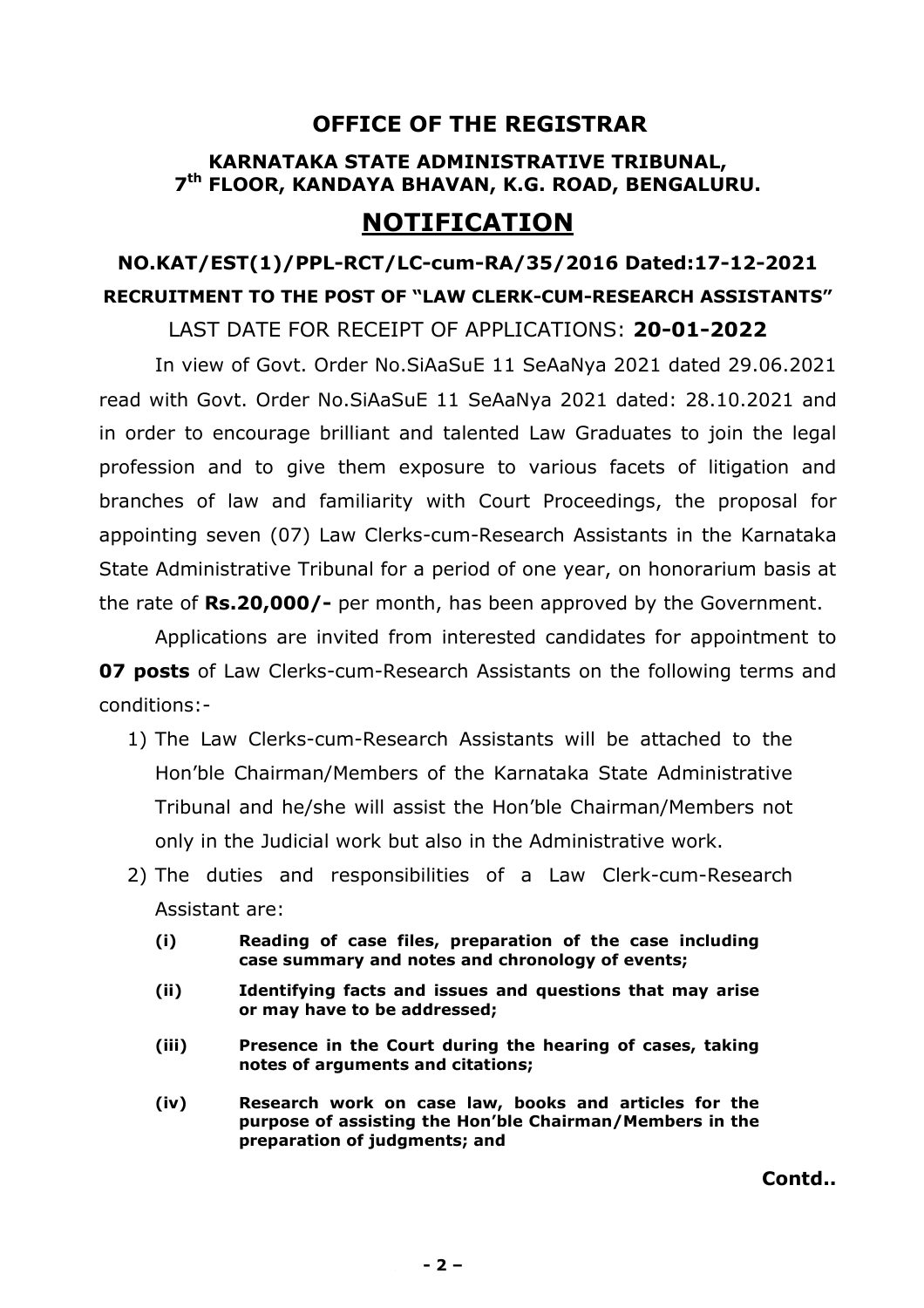#### **(v) Assisting the Hon'ble Chairman/Members to prepare speeches and academic papers.**

- 3) The Law Clerks-cum-Research Assistant will have free access to the Court Room and Library and also to all materials including Computers and Internet. If necessary, he / she will be allowed access to the chamber of the Hon'ble Chairman/Members, with the permission of the respective Hon'ble Chairman/Members.
- 4) The assignment will be for a period of **one yea**r from the date of appointment. During the period of assignment the Law Clerkscum-Research Assistant will be paid a monthly **honorarium** of **Rs.20,000/- (Rupees Twenty Thousand)** only.
- 5) The assignment as Law Clerks-cum-Research Assistant is a fulltime one and during the assignment, the Law Clerks-cum-Research Assistant will not be entitled to practice as a Lawyer or to take up any other employment. He / she is liable to maintain confidentiality at all times.
- 6) After the conclusion of the assignment, the Law Clerks-cum-Research Assistant attached to Hon'ble Chairman/Members will not be entitled to appear before that Hon'ble Chairman/Members for a period of one year during the practice. He / she will not be entitled to appear in any case handled by the Hon'ble Chairman/Members to whom he/she was attached, regardless of whether he/she had worked on that case.
- 7) Only on satisfactory completion of the assignment, the Law Clerkscum-Research Assistant will be entitled to a Certificate to be issued by the Karnataka State Administrative Tribunal certifying that he / she has satisfactorily completed the assignment as Law Clerkscum-Research Assistant in the Karnataka State Administrative Tribunal. The assignment as Law Clerks-cum-Research Assistant will not confer any right or preference for any employment in the Karnataka State Administrative Tribunal or the Government.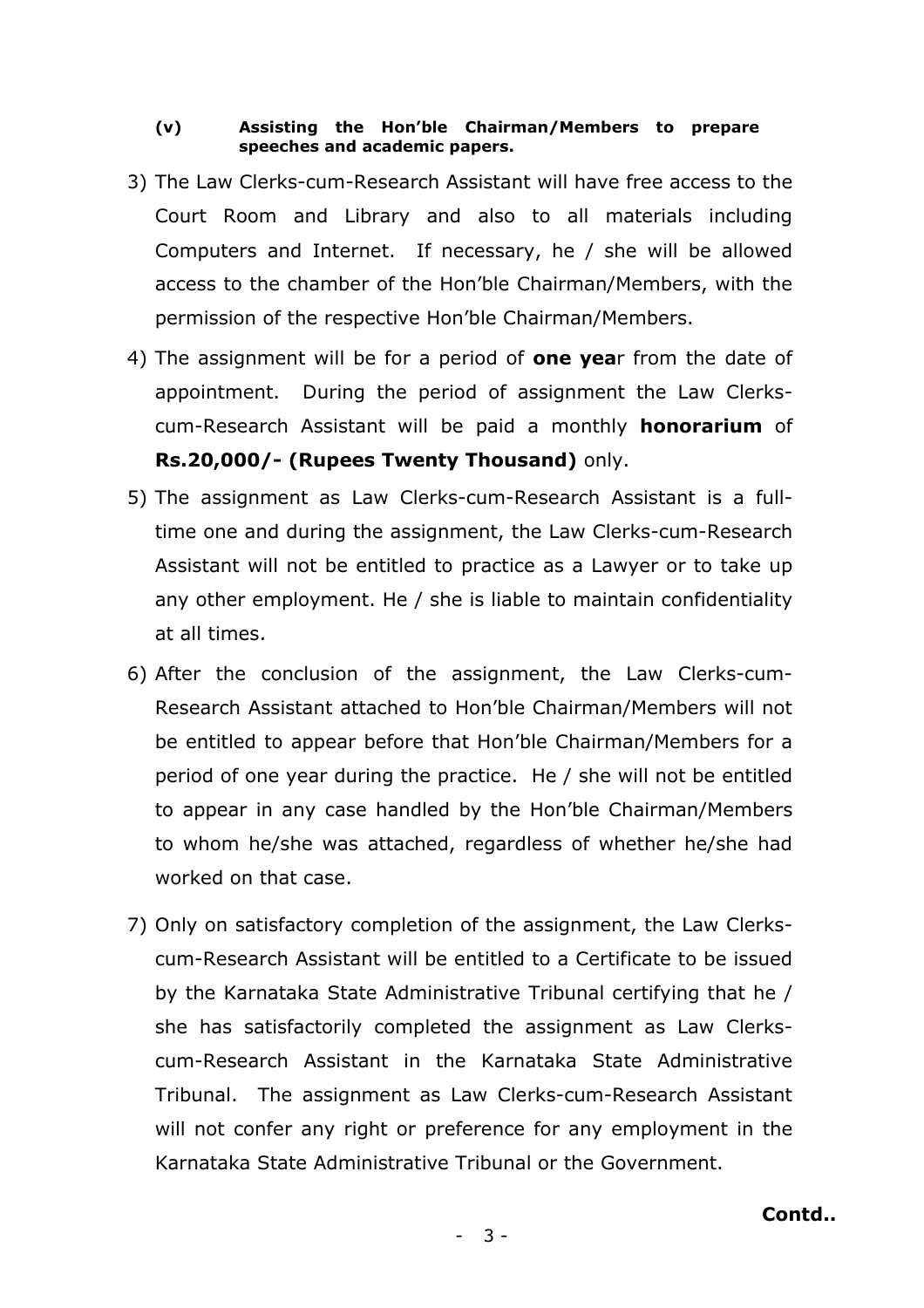#### • **Eligibility**:

Only those who have taken a recognized **Degree in Law** with a minimum of **50% marks**, after undergoing a regular course and who have enrolled as an Advocate with the Karnataka State Bar Council on or after **01-01-2017** and who shall not have completed the age of **30 years** as on the last date of application are eligible to apply. Applications of ineligible candidates and incomplete applications will be summarily rejected without any notice.

#### • **Method of Selection**:

The Hon'ble Chairman will select the candidates on the basis of academic record, achievements in co-curricular activities and performance in the interview. If there are large number of applicants, candidates will be short-listed for interview on the basis of academic record and achievements in co-curricular activities.

## • **Format of application and Documents to accompany with the application**:

The candidates who are eligible and willing to apply shall submit the application in the prescribed format annexed to this notification along with the relevant information and documents as stated therein, by downloading the same from the Official Web-site, **http://ksat.karnataka.govt.in**.

**Contd..**